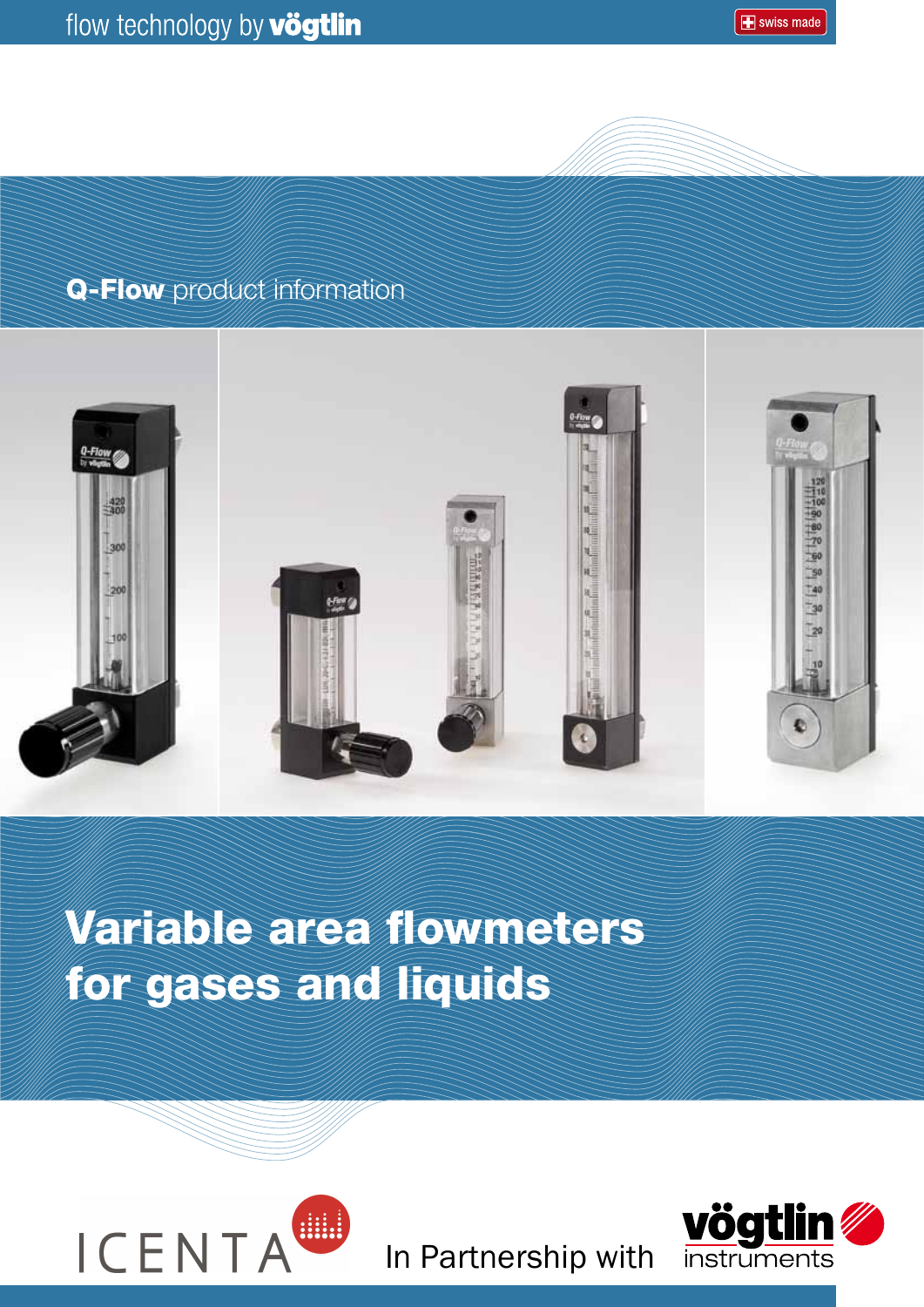## Attractive design and price: Variable area flowmeters Q-Flow

The proven variable area flowmeter with compact, intelligent and attractive design.



- Standard knob and locking ring
- Hex socket and locking nut instead of standard knob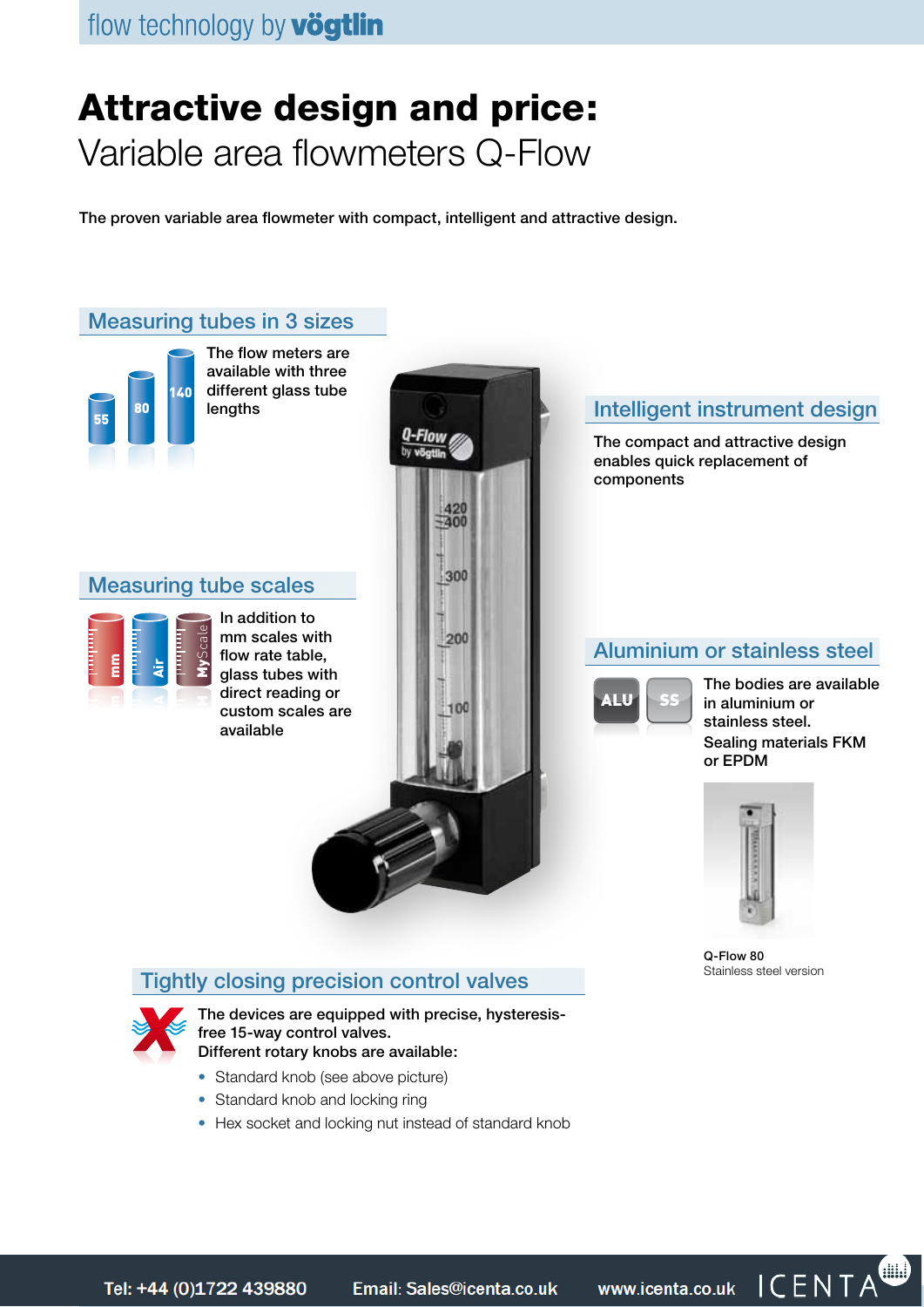#### Technical specifications variable area flowmeters Q-Flow

| <b>Features</b>            | Construction                             | Short mounting length, 3 instrument sizes                                                                                              |           |            |  |  |  |  |  |  |
|----------------------------|------------------------------------------|----------------------------------------------------------------------------------------------------------------------------------------|-----------|------------|--|--|--|--|--|--|
|                            | Connections                              | On the rear                                                                                                                            |           |            |  |  |  |  |  |  |
|                            | <b>Scale</b>                             | Millimetric scale, direct reading scale and customer-specific scale.<br>The scales are highly wear-resistant                           |           |            |  |  |  |  |  |  |
|                            | Float type                               | Spherical                                                                                                                              |           |            |  |  |  |  |  |  |
|                            | Valve                                    | Precisely adjustable, 15-turn micro valve, practically hysteresis-free<br>The control range (Kv-value) is optimized for the full scale |           |            |  |  |  |  |  |  |
|                            | Rotary knob                              | 3 different versions are available                                                                                                     |           |            |  |  |  |  |  |  |
|                            | <b>Body material</b>                     | Aluminium or stainless steel                                                                                                           |           |            |  |  |  |  |  |  |
|                            | Seals material                           | FKM or EPDM                                                                                                                            |           |            |  |  |  |  |  |  |
|                            | Customization                            | We provide customer-specific versions                                                                                                  |           |            |  |  |  |  |  |  |
|                            |                                          |                                                                                                                                        |           |            |  |  |  |  |  |  |
| <b>Instrument versions</b> | Setup                                    | Standard*<br>Installation into control panel, retractable                                                                              |           |            |  |  |  |  |  |  |
|                            | <b>Material</b>                          | Customer-specific versions<br>Anodized aluminium/Nickelized brass (valve)/FKM<br>Stainless steel/FKM                                   |           |            |  |  |  |  |  |  |
|                            | Connection                               | Stainless steel/EPDM<br>G 1/4" female*<br>G 1/8" female<br>G 1/4" female for compression fittings<br>NPT 1/4" female                   |           |            |  |  |  |  |  |  |
|                            | Valve at inlet* or outlet                | With standard knob*<br>With standard knob and locking ring<br>With hex socket and locking nut<br>Without valve                         |           |            |  |  |  |  |  |  |
| <b>Technical data</b>      | <b>Type</b>                              | Q-Flow 55                                                                                                                              | Q-Flow 80 | Q-Flow 140 |  |  |  |  |  |  |
|                            | Turndown ratio                           | 10:1                                                                                                                                   | 10:1      | 10:1       |  |  |  |  |  |  |
|                            | Accuracy in % of full scale              | ±5%                                                                                                                                    | ±4%       | ±2%        |  |  |  |  |  |  |
|                            | Measuring tube length                    | 55 mm                                                                                                                                  | 80 mm     | 140 mm     |  |  |  |  |  |  |
|                            | Scale length                             | 40 mm                                                                                                                                  | 65 mm     | 120 mm     |  |  |  |  |  |  |
|                            | Float                                    | spherical                                                                                                                              | spherical | spherical  |  |  |  |  |  |  |
|                            | Max. pressure                            | 20 bar                                                                                                                                 | 20 bar    | 16 bar     |  |  |  |  |  |  |
|                            | Max. temperature                         | 100 °C                                                                                                                                 | 100 °C    | 100 °C     |  |  |  |  |  |  |
|                            | Max. pressure drop                       | 20 mbar                                                                                                                                | 20 mbar   | 30 mbar    |  |  |  |  |  |  |
| <b>Options</b>             | Calibration report (factory certificate) |                                                                                                                                        |           |            |  |  |  |  |  |  |
|                            | Additional flow rate table for mm-scale  |                                                                                                                                        |           |            |  |  |  |  |  |  |
|                            | Panel mounting kit                       |                                                                                                                                        |           |            |  |  |  |  |  |  |
|                            | Locking ring (for standard knob)         |                                                                                                                                        |           |            |  |  |  |  |  |  |
|                            |                                          |                                                                                                                                        |           |            |  |  |  |  |  |  |
|                            | Locking nut (instead of standard knob)   |                                                                                                                                        |           |            |  |  |  |  |  |  |
|                            | Customized measuring tube scale          |                                                                                                                                        |           |            |  |  |  |  |  |  |
| <b>Setup</b>               | Standard setup without valve             | Standard setup with valve                                                                                                              |           |            |  |  |  |  |  |  |

\*Standard – Subject to technical alterations

Tel: +44 (0)1722 439880

Email: Sales@icenta.co.uk

www.icenta.co.uk ICENTA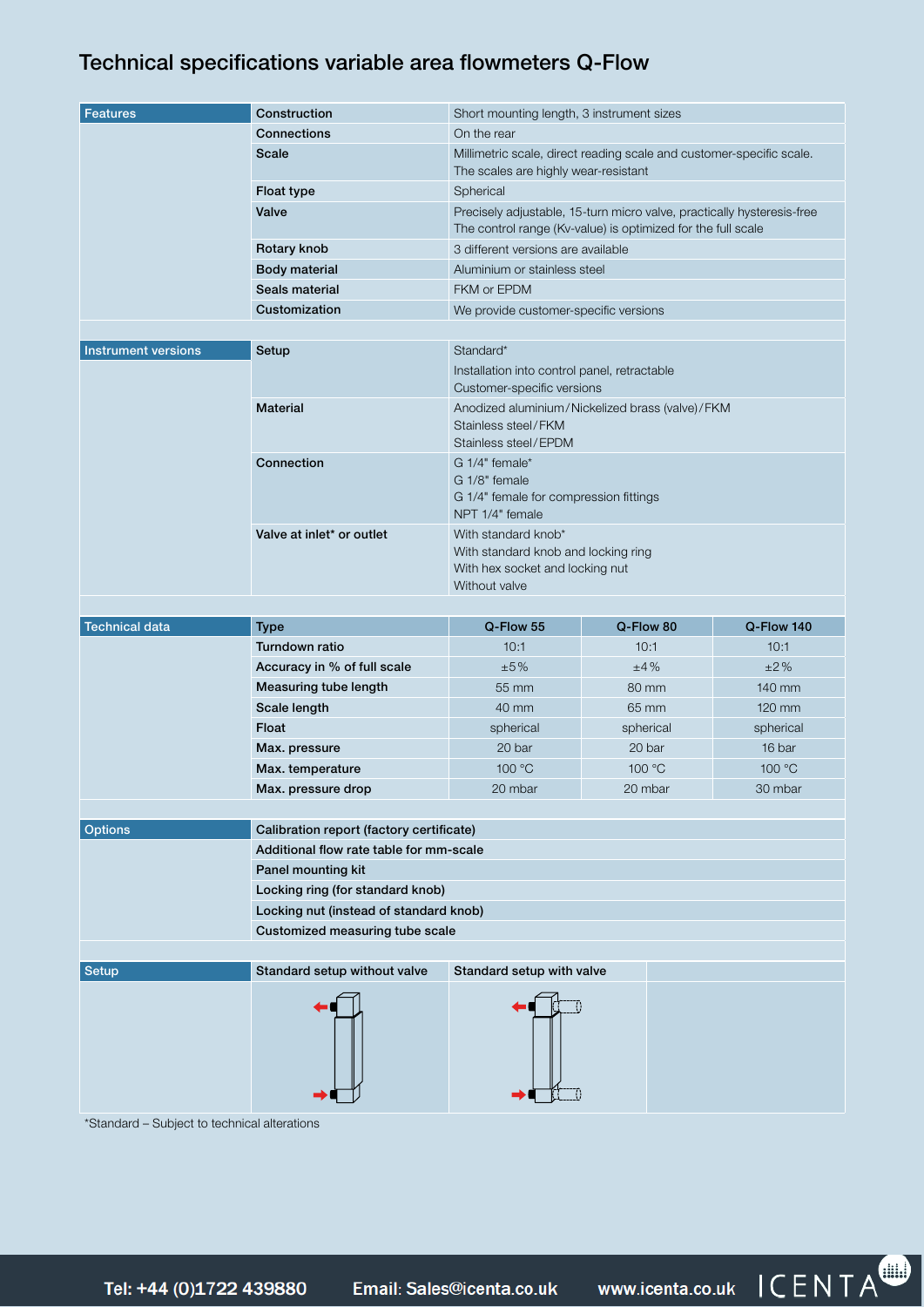#### Measuring ranges variable area flowmeters Q-Flow

The measuring tubes are available with three different scales:

| 1. Measuring range for direct reading scales - Standard scales |                                         |                          |              |            |                              |              |  |  |  |
|----------------------------------------------------------------|-----------------------------------------|--------------------------|--------------|------------|------------------------------|--------------|--|--|--|
| Medium                                                         | Air                                     |                          |              |            |                              |              |  |  |  |
| <b>Reference conditions</b>                                    |                                         | In/h / 1.21 bara / 20 °C |              |            | mln/min / 1.013 bara / 20 °C |              |  |  |  |
|                                                                | Q-Flow 55                               | Q-Flow 80                | Q-Flow 140   | Q-Flow 55  | Q-Flow 80                    | Q-Flow 140   |  |  |  |
|                                                                | $0.12 - 1.2$                            | $0.12 - 1.2$             |              |            | $10 - 120$                   | $10 - 100$   |  |  |  |
|                                                                | $0.2 - 2$                               | $0.2 - 2$                | $0.2 - 2$    |            | $20 - 240$                   | $40 - 220$   |  |  |  |
|                                                                | $0.3 - 3$                               | $0.3 - 3$                | $0.3 - 3$    |            | $60 - 640$                   | $50 - 540$   |  |  |  |
|                                                                | $0.5 - 5$                               | $0.5 - 5$                | $0.5 - 5$    |            |                              |              |  |  |  |
|                                                                | $0.8 - 8$                               | $0.8 - 8$                | $0.8 - 8$    |            | In/min / 1.013 bara / 20 °C  |              |  |  |  |
|                                                                | $1.6 - 16$                              | $1.6 - 16$               | $1.6 - 16$   | Q-Flow 55  | Q-Flow 80                    | Q-Flow 140   |  |  |  |
|                                                                | $4 - 40$                                | $4 - 40$                 | $4 - 40$     |            | $0.1 - 1$                    | $0.1 - 1$    |  |  |  |
|                                                                | $6 - 60$                                | $6 - 60$                 | $6 - 60$     |            | $0.3 - 2.2$                  | $0.2 - 2.2$  |  |  |  |
|                                                                | $10 - 100$                              | $10 - 100$               | $10 - 100$   |            | $0.5 - 5$                    | $0.5 - 6.0$  |  |  |  |
|                                                                | $25 - 250$                              | $25 - 250$               | $25 - 250$   |            | $0.2 - 10$                   | $1.5 - 10.5$ |  |  |  |
|                                                                | $50 - 500$                              | $50 - 500$               | $50 - 500$   |            | $2 - 20$                     | $2 - 26$     |  |  |  |
|                                                                | $80 - 800$                              | $80 - 800$               | $80 - 800$   |            | $4 - 32$                     | $6 - 51$     |  |  |  |
|                                                                | $120 - 1200$                            | $120 - 1200$             | $120 - 1200$ |            |                              |              |  |  |  |
| <b>Medium</b>                                                  | Water                                   |                          |              |            |                              |              |  |  |  |
| <b>Reference conditions</b>                                    | I/h / 20 °C                             |                          |              |            |                              |              |  |  |  |
|                                                                | Q-Flow 55                               |                          |              | Q-Flow 80  | Q-Flow 140                   |              |  |  |  |
|                                                                | $0.25 - 2.5$<br>$0.5 - 5$<br>$2.5 - 25$ |                          |              |            | $0.25 - 2.5$                 |              |  |  |  |
|                                                                |                                         |                          |              |            | $0.5 - 5$                    |              |  |  |  |
|                                                                |                                         |                          |              |            | $1.2 - 12$                   |              |  |  |  |
|                                                                |                                         |                          |              | $2.5 - 25$ |                              |              |  |  |  |
|                                                                | $4 - 40$                                |                          |              |            |                              | $4 - 40$     |  |  |  |
|                                                                |                                         |                          |              |            |                              | $6 - 60$     |  |  |  |
|                                                                |                                         |                          |              | $7 - 70$   |                              |              |  |  |  |

| 2. Measuring range for mm scales (with flow table) – For varying operating conditions (temperature, pressure, medium) |                            |              |                |            |  |  |  |  |
|-----------------------------------------------------------------------------------------------------------------------|----------------------------|--------------|----------------|------------|--|--|--|--|
| <b>Medium</b>                                                                                                         | Air                        |              | <b>Water</b>   |            |  |  |  |  |
| Reference conditions                                                                                                  | $ln/h / 1.21$ bara / 20 °C |              | 1/h/20 °C      |            |  |  |  |  |
| <b>Measuring range</b>                                                                                                | highest<br>smallest        |              | smallest       | highest    |  |  |  |  |
| Q-Flow 80                                                                                                             | $0.04 - 1.75$              | $850 - 3000$ | $0.001 - 0.03$ | $0.8 - 40$ |  |  |  |  |
| Q-Flow 140                                                                                                            | $0.15 - 2.25$              | $500 - 5000$ | $0.002 - 0.03$ | $12 - 150$ |  |  |  |  |

#### 3. Customer-specific scales

For customer-specific scales please provide the following specifications:

- Medium, mixture if applicable and max. flow
- Pressure in bar, absolute (only required for gases)
- Medium temperature, if applicable medium viscosity and density

#### Dimensions variable area flowmeters Q-Flow



| <b>Type</b>                           |     | Dimensions in mm |                     |  |  |  |
|---------------------------------------|-----|------------------|---------------------|--|--|--|
|                                       | A   | в                | С                   |  |  |  |
| Q-Flow 55                             | 100 | 70               | 40                  |  |  |  |
| Q-Flow 80                             | 125 | 95               | 65                  |  |  |  |
| Q-Flow 140                            | 185 | 155              | 125                 |  |  |  |
| <b>Fittings</b>                       |     | D                | <b>Thread depth</b> |  |  |  |
| G1/4" female                          |     | 12               |                     |  |  |  |
| G1/8" female                          |     | 12               | 8                   |  |  |  |
| G1/4" female for compression fittings |     | 17               | 12                  |  |  |  |
| <b>NPT 1/4"</b>                       |     | 16               | 9                   |  |  |  |

Find detailed dimensions in the V-Flow Line manual

Tel: +44 (0)1722 439880

Email: Sales@icenta.co.uk

www.icenta.co.uk ICENTA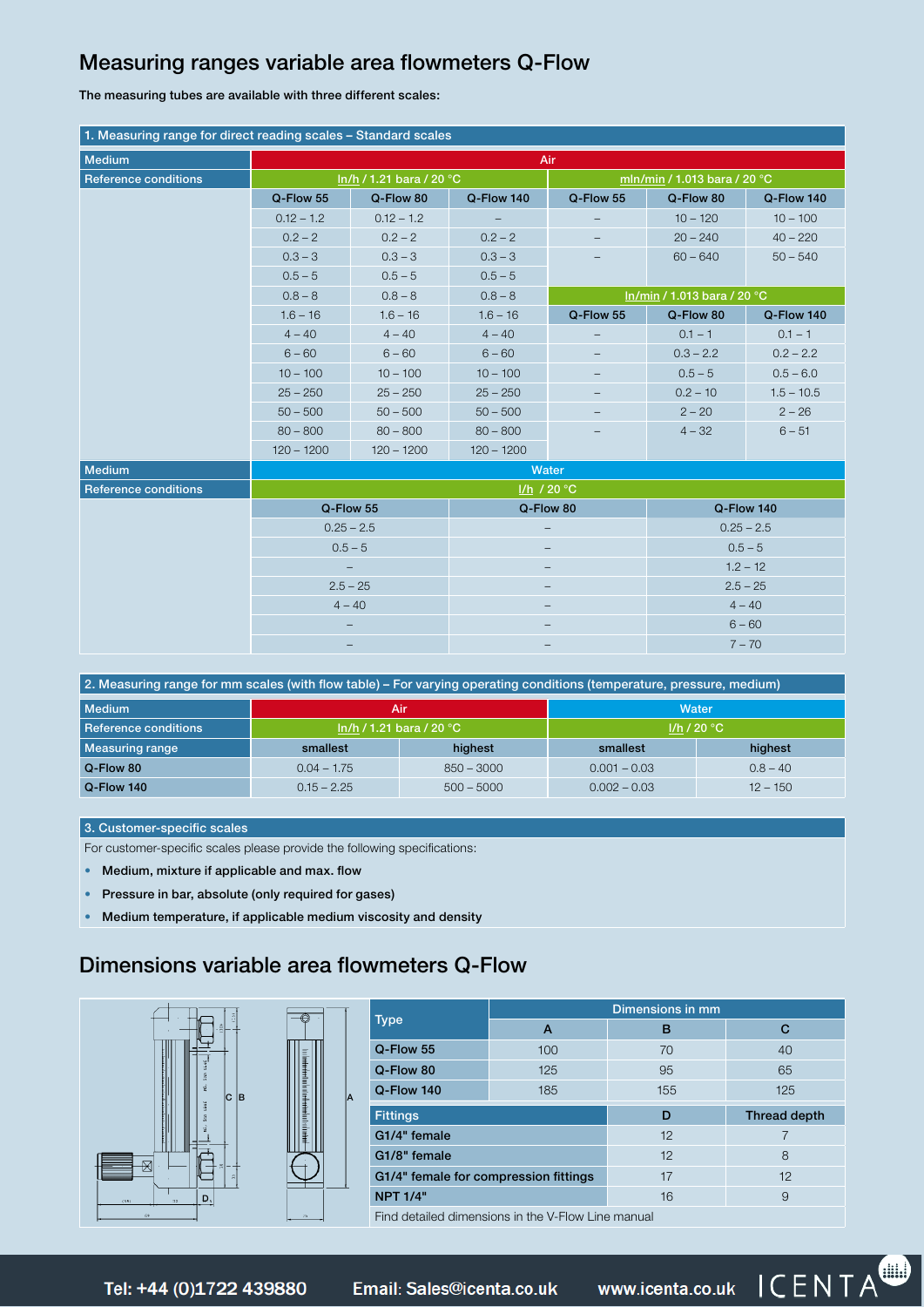#### Type code variable area flowmeters Q-Flow

| Instrument type                    | Q-Flow                                   | F | L. | $\mathsf Q$ |             |   |   |              |              |   |                |
|------------------------------------|------------------------------------------|---|----|-------------|-------------|---|---|--------------|--------------|---|----------------|
| Instrument size                    | 55                                       |   |    |             | A           |   |   |              |              |   |                |
|                                    | 80                                       |   |    |             | B           |   |   |              |              |   |                |
|                                    | 140                                      |   |    |             | $\mathbf C$ |   |   |              |              |   |                |
| Materials (body, seals)            | Aluminium/brass, FKM                     |   |    |             |             | S |   |              |              |   |                |
|                                    | Stainless steel, FKM                     |   |    |             |             | E |   |              |              |   |                |
|                                    | Stainless steel, EPDM                    |   |    |             |             | T |   |              |              |   |                |
|                                    | Customer-specific / OEM                  |   |    |             |             | K |   |              |              |   |                |
| Setup                              | Setup S**                                |   |    |             |             |   | S |              |              |   |                |
|                                    | Customer-specific / OEM                  |   |    |             |             |   | K |              |              |   |                |
| Valve (position)                   | Valve at the inlet**                     |   |    |             |             |   |   | $\mathbf{s}$ |              |   |                |
|                                    | Valve at the outlet                      |   |    |             |             |   |   | A            |              |   |                |
|                                    | Without valve                            |   |    |             |             |   |   | $\mathsf{o}$ |              |   |                |
|                                    | Customer-specific / OEM                  |   |    |             |             |   |   | K            |              |   |                |
| Process connection (in- and oulet) | G 1/4" female**                          |   |    |             |             |   |   |              | s            |   |                |
|                                    | G 1/8" female                            |   |    |             |             |   |   |              | B            |   |                |
|                                    | G 1/4" female (for compression fittings) |   |    |             |             |   |   |              | $\mathbf{C}$ |   |                |
|                                    | NPT 1/4" female                          |   |    |             |             |   |   |              | D            |   |                |
|                                    | Customer-specific / OEM                  |   |    |             |             |   |   |              | K            |   |                |
| <b>Measuring tube scale</b>        | Millimetric scale                        |   |    |             |             |   |   |              |              | M |                |
|                                    | Direct reading scale                     |   |    |             |             |   |   |              |              | D |                |
|                                    | Customer-specific / OEM                  |   |    |             |             |   |   |              |              | K |                |
| <b>Options</b>                     | Additional flow rate table for mm-scale  |   |    |             |             |   |   |              |              |   | T              |
|                                    | Calibration report                       |   |    |             |             |   |   |              |              |   | P              |
|                                    | Panel mounting kit                       |   |    |             |             |   |   |              |              |   | E              |
|                                    | Locking ring (for standard-knob)         |   |    |             |             |   |   |              |              |   | $\overline{A}$ |
|                                    | Locking nut (instead of standard-knob)   |   |    |             |             |   |   |              |              |   | B              |
|                                    | Hose connectors PVC, G 1/4" / 4mm        |   |    |             |             |   |   |              |              |   | N              |
|                                    | Hose connectors PVC, G 1/4" / 6mm        |   |    |             |             |   |   |              |              |   | $\circ$        |
|                                    | Hose connectors PVC, G 1/4" / 8mm        |   |    |             |             |   |   |              |              |   | Q              |
|                                    | Customized measuring tube scale          |   |    |             |             |   |   |              |              |   | M              |
|                                    | Customer-specific / OEM                  |   |    |             |             |   |   |              |              |   | $\mathsf{K}$   |
| Type code                          |                                          | F | L. | Q           |             |   |   |              |              |   |                |

\*\* Standard